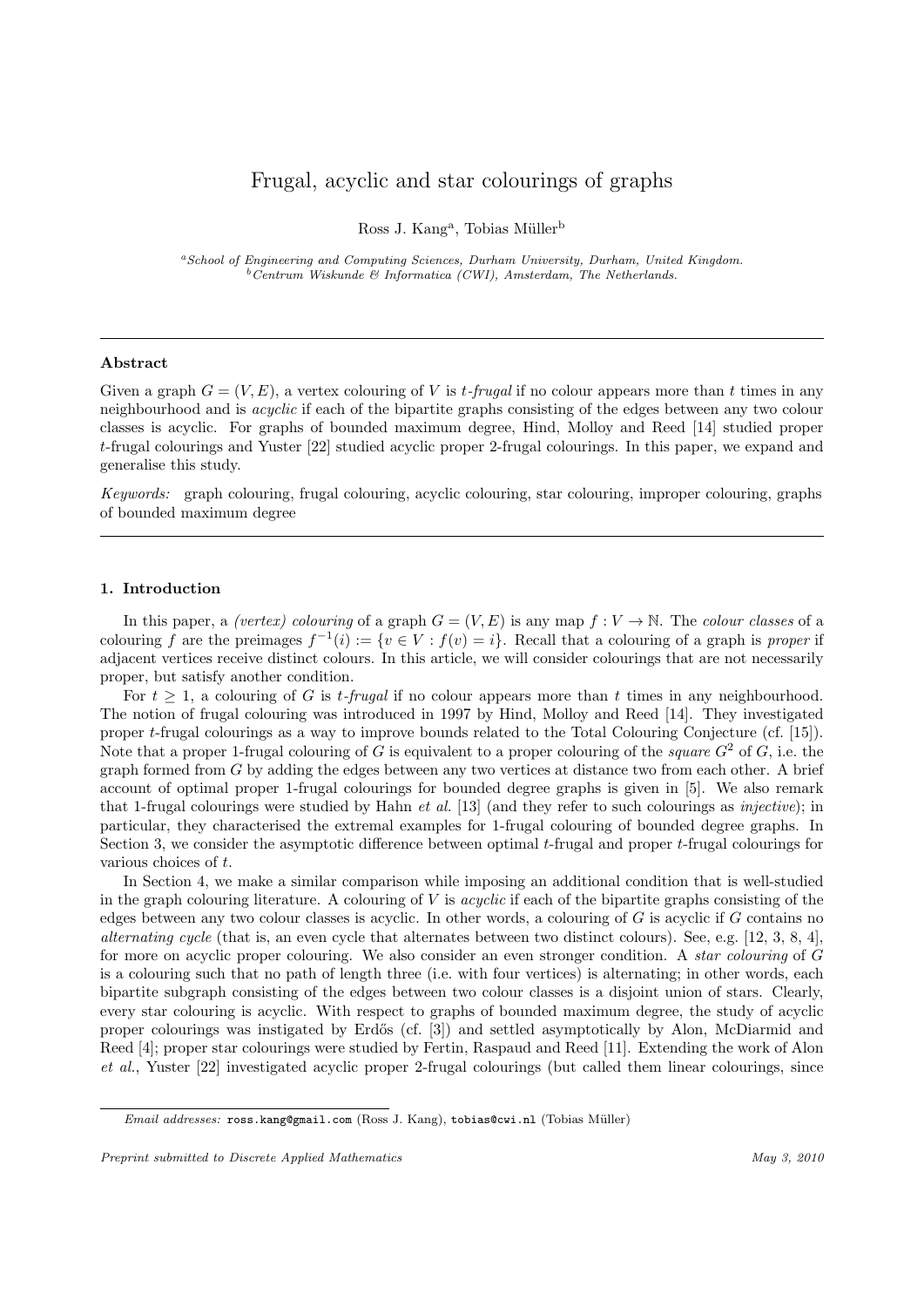the edges between any pair of colour classes induce a disjoint union of paths). In Section 4, we expand this study to different values of t and colourings that are not necessarily proper.

Before we describe our results, let us outline the notation used throughout the paper, as well as some straightforward observations. As usual, the *chromatic number*  $\chi(G)$  denotes the least number of colours needed in a proper colouring. The *acyclic chromatic number*  $\chi_a(G)$  denotes the least number of colours needed in an acyclic proper colouring, and the *star chromatic number*  $\chi_s(G)$  of a graph G is the least number of colours needed in a proper star colouring. For  $t \geq 1$ , the superscript t will denote that we require colourings to be t-frugal. That is,  $\chi^t(G)$  will denote the least number of colours used in a proper, t-frugal colouring. Similarly,  $\chi_a^t(d)$  denotes the least number of colours in a proper, acyclic, t-frugal colouring and  $\chi_s^t(d)$  denotes the least number of colours in a proper, star, t-frugal colouring.

Often we will drop the constraint that the colourings be proper. In this case we will use the notation  $\varphi$ instead of  $\chi$ . The t-frugal chromatic number  $\varphi^t(G)$  denotes the least number of colours needed in a t-frugal colouring that is not necessarily proper. We define the *acyclic t-frugal chromatic number*  $\varphi_a^t(G)$  and the t-frugal star chromatic number  $\varphi_s^t(G)$  analogously.

We will be interested in studying these parameters for graphs of bounded degree. To this end, let  $\chi(d)$ denote the maximum possible value of  $\chi(G)$  over all graphs G whose maximum degree  $\Delta(G)$  is d. We analogously define  $\chi_a(d)$ ,  $\varphi^t(d)$ ,  $\chi^t(d)$ ,  $\varphi^t_a(d)$ ,  $\chi^t_a(d)$ ,  $\varphi^t_s(d)$  and  $\chi^t_s(d)$ .

We frequently use the monotonicity of these parameters with respect to d:  $\chi(d-1) \leq \chi(d)$ ,  $\chi_a(d-1) \leq$  $\chi_a(d)$ ,  $\varphi^t(d-1) \leq \varphi^t(d)$ , and so on. The parameters are also monotone with respect to t:  $\varphi^{t+1}(G) \leq \varphi^t(G)$ ,  $\chi^{t+1}(G) \leq \chi^t(G)$ , and so on. The proofs for the next proposition are left to the reader.

**Proposition 1.1.** For any graph G and any  $t \geq 1$ , the following hold:

- (i)  $\chi^1(G) = \chi^1_a(G) = \chi^1_s(G) = \chi(G^2);$
- (i)  $\chi$  (G)  $-\chi_a$ (G)  $-\chi_s$ (G)  $-\chi$ (G)  $\chi^t$ <br>(ii)  $\varphi^t$ (G)  $\leq \chi^t$ (G)  $\leq \chi^t_a$ (G),  $\varphi^t_s$ (G)  $\leq \chi^t_s$ (G),
- (iii)  $\varphi^t(G) \leq \varphi^t_a(G) \leq \varphi^t_s(G), \chi^t(G) \leq \chi^t_a(G) \leq \chi^t_s(G)$
- (iv)  $\varphi^t(G) \geq \Delta(G)/t$ .

We are now prepared to highlight some of our findings in fuller detail. In Section 3, we study the asymptotic behaviour of  $\varphi^t(d)$  (for t-frugal colourings) and compare it with that of  $\chi^t(d)$  (for proper t-frugal colourings). We find that these quantities are roughly of the same order when  $t$  grows reasonably slowly as a function of  $d$ , but that they differ substantially for more quickly growing choices of  $t$ .

**Theorem 1.2.** Let  $t = t(d) \geq 1$  be any sequence of positive integers. As  $d \to \infty$ , the following hold for  $\varphi^t(d)$  and  $\chi^t(d)$ :

(i) if  $t = o(\ln d / \ln \ln d)$ , then both  $\varphi^t(d)$  and  $\chi^t(d)$  are  $\Theta(d^{1+1/t}/t)$ ;

(ii) if  $t = \omega(\ln d)$ , then  $\varphi^t(d) = (1 + o(1))d/t$  while  $\chi^t(d) = d + 1$  for d sufficiently large.

Part (i) follows from Corollary 3.4 and Theorem 3.2. Part (ii) follows from Theorem 3.7 and Theorem 3.1. We determine that, asymptotically,  $\varphi^t(d)$  and  $\chi^t(d)$  diverge when  $t = \Theta(\ln d / \ln \ln d)$ , but our characterisation of  $\varphi^t(d)$  is not tight in the range between  $t = \Theta(\ln d / \ln \ln d)$  and  $t = \Theta(\ln d)$  (cf. Theorem 3.6).

In Section 4, we consider  $\chi_a^t(d)$  (for acyclic proper t-frugal colourings) and  $\chi_s^t(d)$  (for proper t-frugal star colourings), to flesh out the next theorem.

**Theorem 1.3.** As  $d \to \infty$ , the following hold for  $\chi_a^t(d)$  and  $\chi_s^t(d)$ :

- (i)  $\chi^1_{\mathfrak{g}}(d)$  and  $\chi^1_{\mathfrak{g}}(d)$  are both  $\Theta(d^2)$ ;
- (ii)  $\chi^2_a(d)$  and  $\chi^2_s(d)$  are both  $\Theta(d^{3/2})$ ;
- (iii) for any  $3 \le t \le d$ , we have  $\chi_a^t(d) = \tilde{O}(d^{4/3})$ , whereas  $\chi_s^t(d) = \tilde{O}(d^{3/2})$ .

This theorem follows from Proposition 1.1(i), Corollary 3.4, Theorem 4.4 and Theorem 4.5.

We also in Section 4 consider  $\varphi_a^t(d)$  (for acyclic t-frugal colourings) and  $\varphi_s^t(d)$  (for t-frugal star colourings), and our result, a corollary of Theorem 4.8 below, extends previous work on acyclic t-improper colouring (a notion that we define later).

**Theorem 1.4.**  $\varphi_s^t(d) = O(d \ln d + (d - t)d)$ .

For a compact overview of this work, the reader may consult Tables 1, 3 and 4. Some open problems are mentioned at the end of the paper.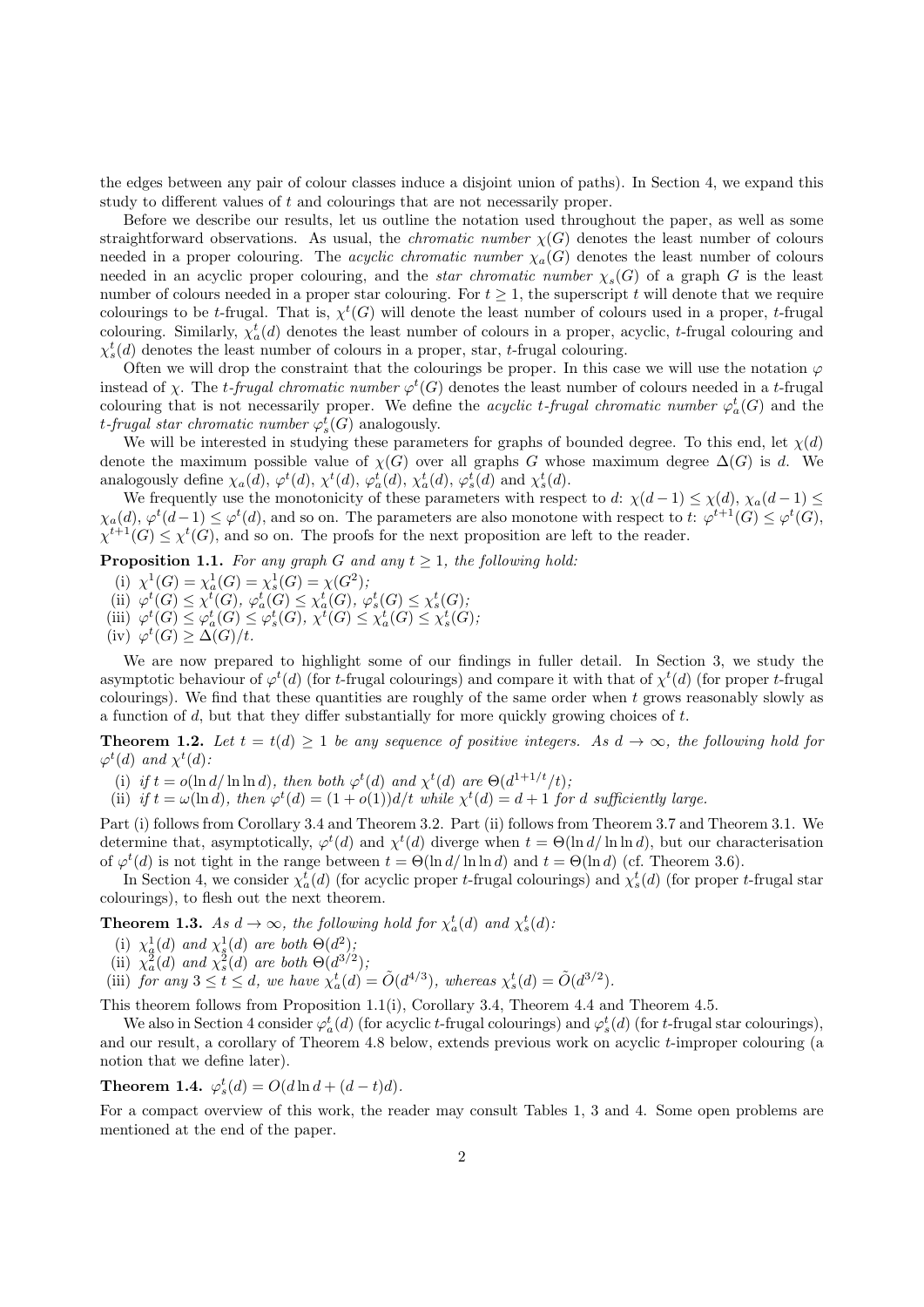## 2. Probabilistic and asymptotic preliminaries

We make use of two standard versions of the Lovász Local Lemma [9].

Symmetric Lovász Local Lemma ([9], cf. [19], page 40). Let  $\mathcal E$  be a set of (typically bad) events such that for each  $A \in \mathcal{E}$ 

- (i)  $Pr(A) \leq p < 1$ , and
- (ii) A is mutually independent of a set of all but at most  $\delta$  of the other events.

If  $ep(\delta + 1) < 1$ , then with positive probability none of the events in  $\mathcal E$  occur.

**General Lovász Local Lemma** ([9], cf. [19], page 222). Let  $\mathcal{E}$  be a set  $\{A_1, \ldots, A_n\}$  of (typically bad) events such that for each  $A_i$  there exists a set  $\mathcal{D}_i \subseteq \mathcal{E}$  such that  $A_i$  is mutually independent of all  $A_i$  not in  $\mathcal{D}_i$ . If there are real weights  $0 \leq x_i < 1$  such that for all i

$$
\Pr(A_i) \le x_i \prod_{A_j \in \mathcal{D}_i} (1 - x_j),
$$

then with positive probability none of the events in  $\mathcal E$  occur.

We will also use the following bound on the upper tail of the binomial distribution  $\text{BIN}(n, p)$ .

A Chernoff Bound (cf. Equation (2.5) of [17]). If  $t \geq 0$ , then

$$
Pr(BIN(n, p) \ge np + t) \le \exp\left(-\frac{t^2}{2(np + t/3)}\right).
$$

## 3. Frugal colourings

Notice that  $\chi^t(K_{d+1}) = d+1$ , implying  $\chi^t(d) \geq d+1$ . As a tool to improve bounds for total colouring (cf. [15]), Hind *et al.* [14], showed for sufficiently large d that  $\chi^{(\ln d)^5}(d) = d+1$ . Recently, this was improved as follows.

**Theorem 3.1** (Molloy and Reed [20, 21]). For sufficiently large  $d$ ,

$$
\chi^{50\ln d/\ln\ln d}(d) = d+1.
$$

Since  $\chi^t(K_{d+1}) \geq d+1$ , it follows that  $\chi^t(d) = d+1$  for  $t = t(d) \geq 50 \ln d / \ln \ln d$ . For smaller frugalities, Hind et al. [14] also showed the following.

**Theorem 3.2** (Hind *et al.* [14]). For any  $t \ge 1$  and sufficiently large d,

$$
\chi^t(d) \le \max\left\{ (t+1)d, \left\lceil e^{3} \frac{d^{1+1/t}}{t} \right\rceil \right\}.
$$

Note that  $\chi^1(d) \sim d^2$  by Proposition 1.1(i). By Proposition 1.1(iii), the following example due to Alon (cf. [14]) shows that Theorem 3.2 is asymptotically correct up to a constant multiple when  $t = o(\ln d / \ln \ln d)$ .

**Proposition 3.3.** For any  $t \geq 1$  and any prime power n,

$$
\varphi^t(n^t + \dots + 1) \ge \frac{n^{t+1} + \dots + 1}{t}.
$$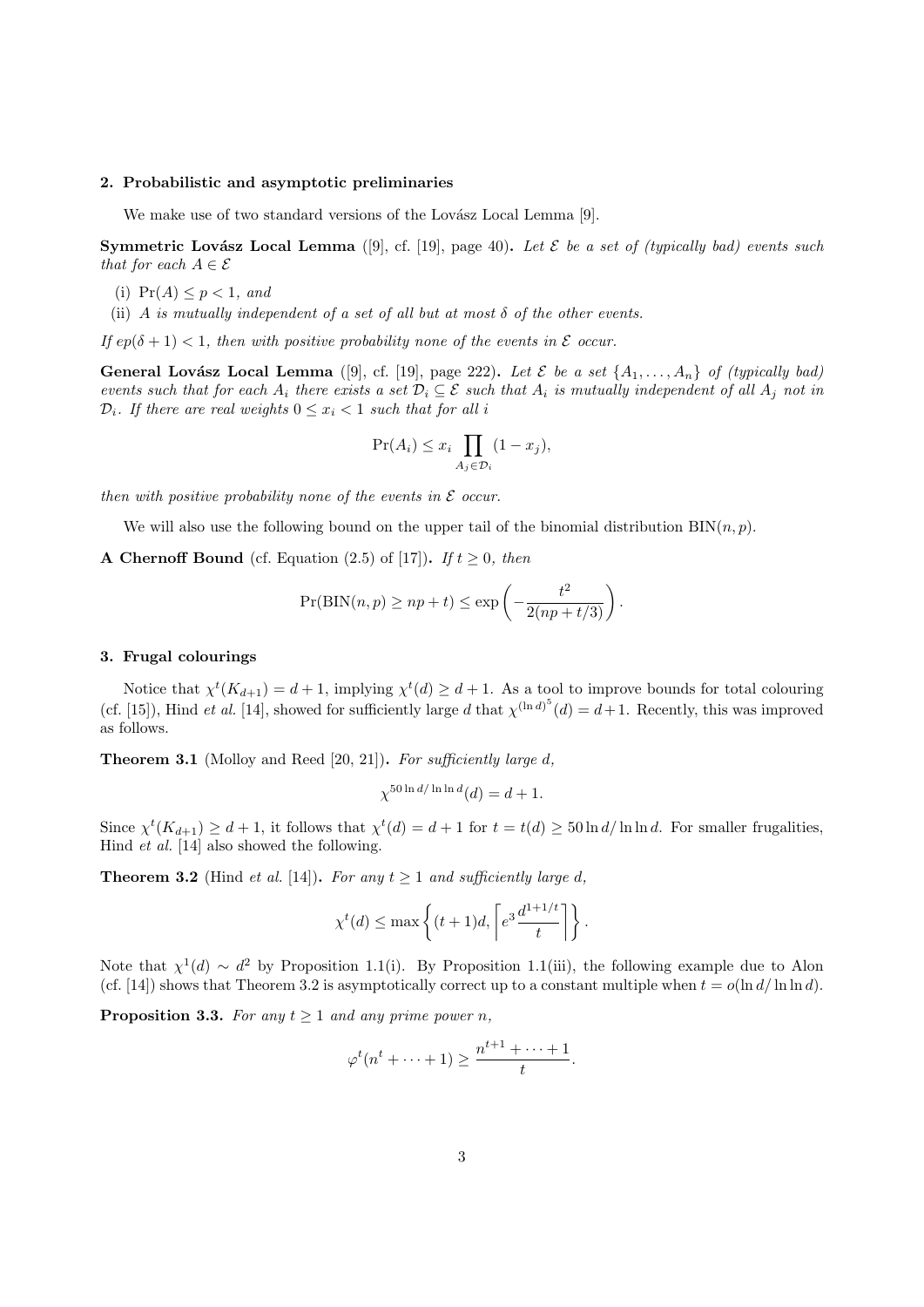*Proof.* Set  $d = n^t + \cdots + 1$  and  $m = n^{t+1} + \cdots + 1$ . Let P be a  $(t+2)$ -dimensional projective geometry with m points (see for instance [18]). We form a bipartite graph G with parts A and B, where A is the set of points in P and B is the set of  $(t + 1)$ -flats (hyperplanes), and an edge between two vertices  $a \in A, b \in B$ if the point  $a$  lies in the hyperplane  $b$ .

Every hyperplane contains exactly d points in P and every point is in exactly d hyperplanes. So G has maximum degree d. Since every set of  $t + 1$  points lies in a  $(t + 1)$ -flat, no colour can appear more than t times on A in any t-frugal colouring of G (whether proper or not); thus, at least  $m/t$  colours are required.  $\square$ 

**Corollary 3.4.** Suppose that  $t = t(d) \ge 1$  and  $t = o(\ln d / \ln \ln d)$ . Then

$$
\varphi^t(d) \ge (1 + o(1)) \frac{d^{1+1/t}}{t}
$$

for sufficiently large d.

*Proof.* Let x solve  $d = x^{t(d)} + \cdots + 1$  where d is chosen large enough to satisfy certain inequalities specified below. Set  $m = x^{t(d)+1} + \cdots + 1$ . Note that  $x \to \infty$  as  $d \to \infty$ , since  $t = o(\ln d)$ . It follows that  $d = (1 + o(1))x^{t(d)}$  and  $x = (1 + o(1))d^{1/t(d)}$ .

Due to a classical result of Ingham [16] on the gaps between primes, there is a prime n between  $x-Cx^{5/8}$ and x, for some absolute constant C. Let  $d' = n^{t(d)} + \cdots + 1$  and  $m' = n^{t(d)+1} + \cdots + 1$ . We have, using Proposition 3.3,

$$
\varphi^{t(d)}(d) \ge \varphi^{t(d)}(d') \ge \frac{m'}{t(d)} \ge \left(1 - \frac{C}{x^{3/8}}\right)^{t(d)+1} \frac{m}{t(d)}.\tag{1}
$$

Since  $x = (1 + o(1))d^{1/t(d)}$  and  $t(d) = o(\ln d/\ln \ln d)$ , we have

$$
\left(1 - \frac{C}{x^{3/8}}\right)^{t(d)+1} \ge 1 - \frac{C(t(d)+1)}{x^{3/8}} \ge 1 - \frac{2C(t(d)+1)}{d^{0.375/t(d)}} = 1 + o(1).
$$

Also, using  $d = (1 + o(1))x^{t(d)}$  and  $x = (1 + o(1))d^{1/t(d)}$ , we have that

$$
m = (x^{t(d)+2} - 1)/(x - 1) = (1 + o(1))x^{t(d)+1} = (1 + o(1))d^{1+1/t(d)}.
$$

Combining these last two inequalities with Inequality (1), we obtain that

$$
\varphi^{t(d)}(d) \ge (1 + o(1)) \frac{d^{1+1/t(d)}}{t(d)},
$$

as claimed.

Theorems 3.1 and 3.2 and Corollary 3.4 determine the behaviour of  $\chi^t(d)$  up to a constant multiple for all t except for some range of  $t = \Theta(\ln d / \ln \ln d)$ .

Next, we provide some upper bounds on  $\varphi^t(d)$  which show that this parameter is asymptotically lower than  $\chi^t(d)$ , if t grows quickly enough as a function of d.

**Theorem 3.5.** For positive integers t and d with  $t \leq d$ , let  $\gamma$  be such that

$$
\gamma > \left(\frac{e(t+1)}{\sqrt{2\pi t}e^{1/(12t+1)}}\right)^{1/t}e.
$$

Then

$$
\varphi^t(d) \leq \left\lceil \gamma \frac{d^{1+1/t}}{t} \right\rceil.
$$

 $\Box$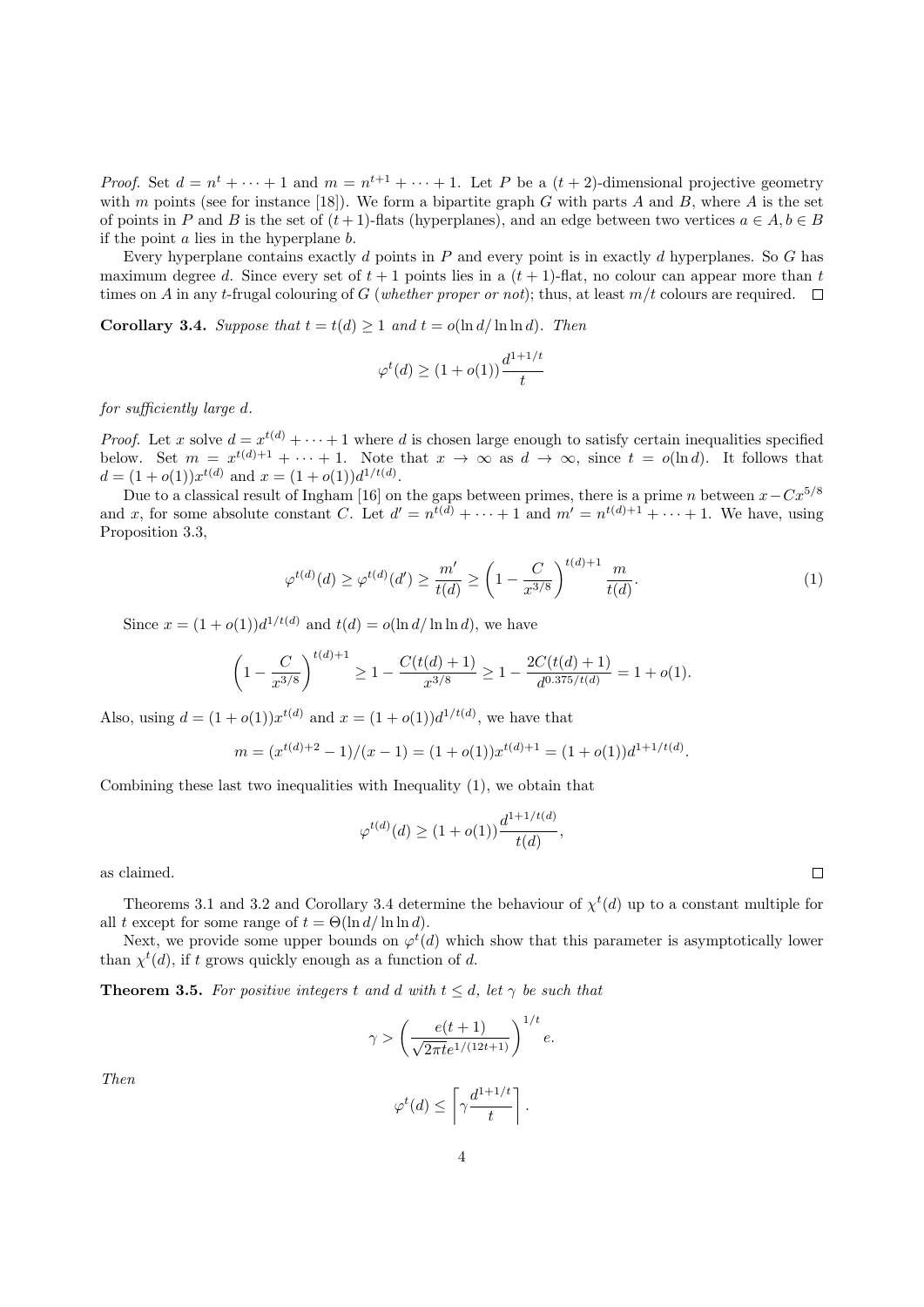*Proof.* Let  $G = (V, E)$  be any graph with maximum degree d and let  $x = \lceil \gamma d^{1+1/t}/t \rceil$ . Let  $f : V \to \{1, ..., x\}$ be a random colouring of the vertices of G where for each  $v \in V$ ,  $f(v)$  is chosen uniformly and independently at random from the set  $\{1, \ldots, x\}$ .

For vertices  $v_1, \ldots, v_{t+1}$  with  $\{v_1, \ldots, v_{t+1}\} \subseteq N(v)$  for some v, let  $A_{\{v_1, \ldots, v_{t+1}\}}$  be the event that  $f(v_1) = \cdots = f(v_{t+1})$ . If none of these events hold, then f is t-frugal.

Clearly, Pr  $(A_{\{v_1,\ldots,v_{t+1}\}}) = 1/x^t$ . Furthermore, each vertex participates in at most  $d\binom{d-1}{t}$  of these events; thus, each event is independent of all but at most  $(t+1)d\binom{d-1}{t}$  other events. We have that

$$
e \Pr\left(A_{\{v_1,\dots,v_{t+1}\}}\right) \left( (t+1)d \binom{d-1}{t} + 1 \right) < e \frac{t^t}{\gamma^t d^{t+1}}(t+1) \frac{d^{t+1}}{t!} = \frac{e(t+1)t^t}{\gamma^t t!}.
$$

By a precise form of Stirling's formula (cf.  $(1.4)$  of  $[7]$ ),

$$
t! \ge (t/e)^t \sqrt{2\pi t} e^{1/(12t+1)};
$$

therefore,

$$
\frac{e(t+1)t^t}{\gamma^t t!} \leq \frac{e(t+1)}{\sqrt{2\pi t}e^{1/(12t+1)}} \left(\frac{e}{\gamma}\right)^t.
$$

It follows that  $e\Pr\left(A_{\{v,v_1,...,v_{t+1}\}}\right)\left((t+1)d\binom{d-1}{t}+1\right) < 1$ ; thus, by the Symmetric Lovász Local Lemma,  $f$  is a t-frugal colouring with positive probability.  $\Box$ 

To get a more concrete feeling of this bound, note that, for example,

• when 
$$
t = 2
$$
, we need  $\gamma > \left(\frac{3}{\sqrt{4\pi}}e^{24/25}\right)^{1/2}e \approx 1.487e$ ,

- when  $t = 3$ , we need  $\gamma > \left(\frac{4}{\sqrt{6}}\right)$  $\frac{4}{6\pi}e^{36/37}\Big)^{1/3}e \approx 1.346e,$
- when  $t = 4$ , we need  $\gamma > \left(\frac{5}{\sqrt{6}}\right)$  $\frac{5}{8\pi}e^{48/49}\right)^{1/4}e \approx 1.277e$ , and
- when  $t = 1000$ , we need  $\gamma > \left(\frac{1001}{\sqrt{20000}}\right)$  $\frac{1001}{2000\pi}e^{12000/12001}\right)^{1/1000}e \approx 1.004e.$

If  $t \to \infty$  as  $d \to \infty$ , then we can choose  $\gamma = e + \epsilon$  for any fixed  $\epsilon$ . By Corollary 3.4, this result is asymptotically correct up to a constant multiple when  $t = o(\ln d/\ln \ln d)$ . When  $t \to \infty$  as  $d \to \infty$  and  $t = o(\ln d / \ln \ln d)$ , this result is asymptotically correct up to a multiplicative factor of e.

We now provide some better bounds on  $\varphi^t(d)$  when t grows faster than  $\ln d/\ln \ln d$ . Recall from the Proposition 1.1(iv) that  $\varphi^t(d) \geq d/t$ . The following result follows from a routine modification of the proof of Theorem 3.5 and so we omit the proof.

**Theorem 3.6.** For any fixed  $\epsilon > 0$ , if  $\epsilon t > 2 \ln d / \ln \ln d$ , then

$$
\varphi^t(d) \le \left\lceil \frac{d}{t^{1-\epsilon}} \right\rceil.
$$

From this result we can conclude that asymptotically  $\varphi^t(d)$  becomes smaller than  $\chi^t(d)$  at around  $t =$  $\Theta(\ln d/\ln \ln d)$ , since necessarily  $\chi^t(d) = \Omega(d)$ . Now, for the case  $t = \omega(\ln d)$ , we give an essentially optimal upper bound for  $\varphi^t(d)$ .

**Theorem 3.7.** Suppose  $t = \omega(\ln d)$ . Then  $\varphi^t(d) = (1 + o(1))\frac{d}{t}$ .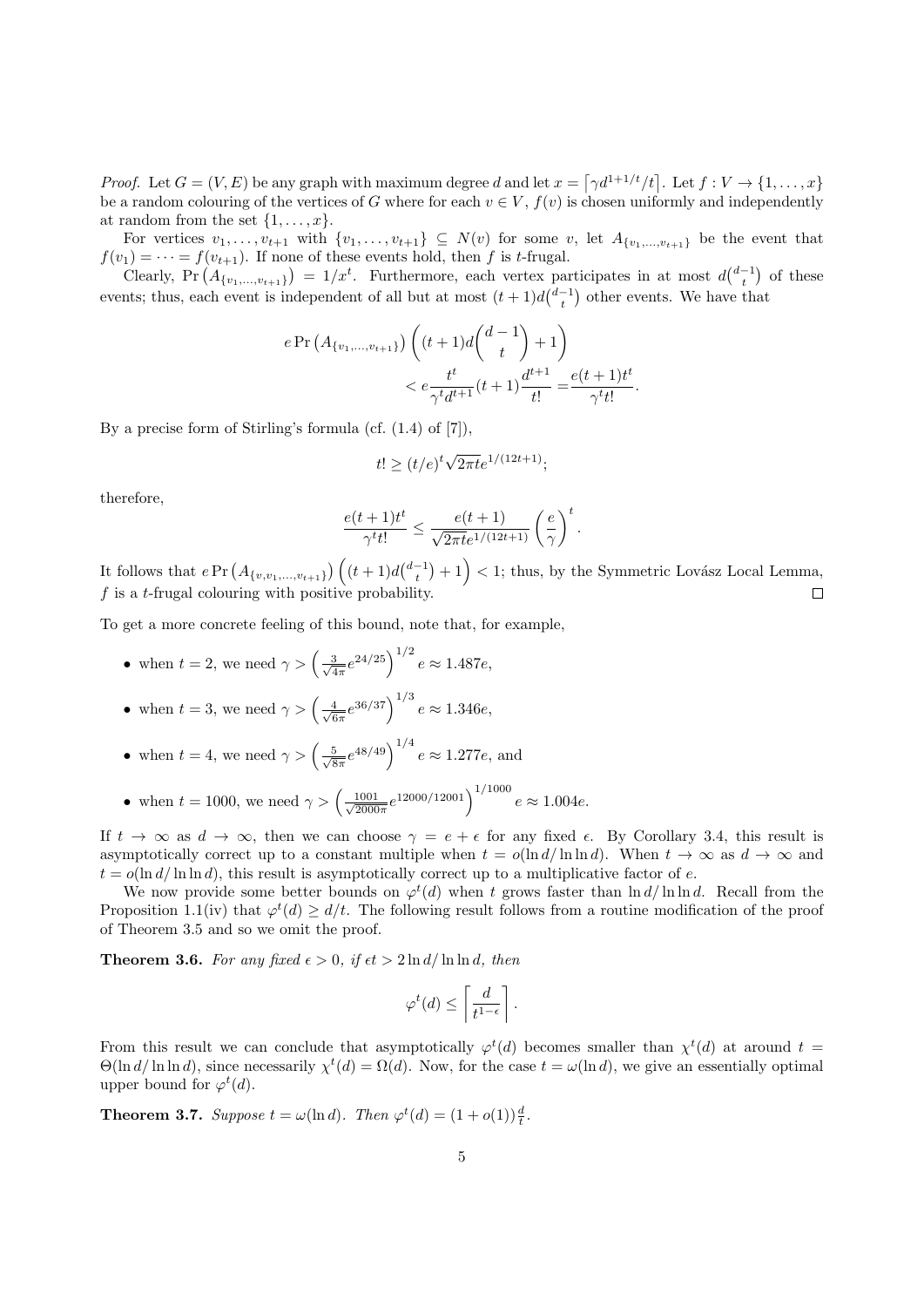*Proof.* Let  $\epsilon > 0$  be arbitrary (but fixed). Let G be any graph with maximum degree d and let  $x =$  $\lceil(1+\epsilon)d/t\rceil$ . Let  $f: V \to \{1,\ldots,x\}$  be a random colouring of the vertices of G where for each  $v \in V$ ,  $f(v)$ is chosen uniformly and independently at random from the set  $\{1, \ldots, x\}$ .

For a vertex v and a colour  $i \in \{1, \ldots, x\}$ , let  $A_{v,i}$  be the event that v has more than t neighbours with colour i. If none of these events hold, then  $f$  is t-frugal. Each event is independent of all but at most  $d^2x \ll d^3$  other events.

By a Chernoff bound, we have that

$$
\Pr(A_{v,i}) = \Pr\left(\text{BIN}(d, 1/x) > t\right) \le \Pr\left(\text{BIN}(d, 1/x) > d/x + ct\right)
$$
\n
$$
\le \exp\left(-c^2t^2/(2d/x + 2ct/3)\right)
$$

where  $c = \epsilon/(1+\epsilon)$ . Thus,  $e \Pr(A_{v,i})$   $(d^3+1) = \exp(-\Omega(t))d^3 < 1$  for large enough d, and by the Symmetric Lovász Local Lemma,  $f$  is t-frugal with positive probability for large enough  $d$ .  $\Box$ 

Table 1 gives a rough overview of the behaviour we have outlined in this section.

| $T(\mathbb{Z})$ and $\Lambda(\mathbb{Z})$ .                |                             |                                                                                                                                                                                                              |             |       |  |  |
|------------------------------------------------------------|-----------------------------|--------------------------------------------------------------------------------------------------------------------------------------------------------------------------------------------------------------|-------------|-------|--|--|
|                                                            | $\varphi^t(d)$              |                                                                                                                                                                                                              | $\chi^t(d)$ |       |  |  |
| $t\,$                                                      | lower                       | upper                                                                                                                                                                                                        | lower       | upper |  |  |
| $O\left(\frac{\ln d}{\ln \ln d}\right)$                    |                             | $\Omega\left(\frac{d^{1+1/t}}{t}\right)\left \right. O\left(\frac{d^{1+1/t}}{t}\right)\; \left\ \right. \Omega\left(\frac{d^{1+1/t}}{t}\right)\left.\right \left. O\left(\frac{d^{1+1/t}}{t}\right)\right\ $ |             |       |  |  |
| $O(\ln d)$<br>$\omega\left(\frac{\ln d}{\ln \ln d}\right)$ | $\lceil \frac{d}{t} \rceil$ | $\left\lceil \frac{d}{t^{1-\epsilon}} \right\rceil$<br>$\left[ (1+\epsilon)\frac{d}{t} \right]$                                                                                                              | $d+1$       | $d+1$ |  |  |

| Table 1: Bounds for $\varphi^t(d)$ and $\chi^t(d)$ . |  |  |  |  |  |  |
|------------------------------------------------------|--|--|--|--|--|--|
|------------------------------------------------------|--|--|--|--|--|--|

## 4. Acyclic frugal colourings

Alon *et al.* [4] tackled the question of the asymptotic behaviour of  $\chi_a(d)$ . They found a nearly optimal upper bound for the acyclic chromatic number of graphs of maximum degree  $d$ , answering a long-standing question of Erdős (cf. [3]). Using the Lovász Local Lemma, they showed the following.

**Theorem 4.1** (Alon *et al.* [4]).  $\chi_a(d) \leq \lceil 50d^{4/3} \rceil$ .

Using a probabilistic construction, they showed this upper bound to be asymptotically correct up to a logarithmic multiple.

**Theorem 4.2** (Alon *et al.* [4]).  $\chi_a(d) = \Omega \left( \frac{d^{4/3}}{(\ln d)^{1/3}} \right)$ .

Yuster [22] considered acyclic proper 2-frugal colourings of graphs and showed  $\chi^2_a(d) = \Theta(d^{3/2})$ . In particular, by an adaptation of Theorem 4.1, he showed the following.

**Theorem 4.3** (Yuster [22]).  $\chi_a^2(d) \leq [\max\{50d^{4/3}, 10d^{3/2}\}].$ 

For acyclic frugal colourings, we start by considering the smallest cases  $t = 1, 2, 3$  and establish upper bounds for acyclic proper frugal colourings. Later in the section, we consider larger values of  $t$  and focus on acyclic frugal colourings that are not necessarily proper.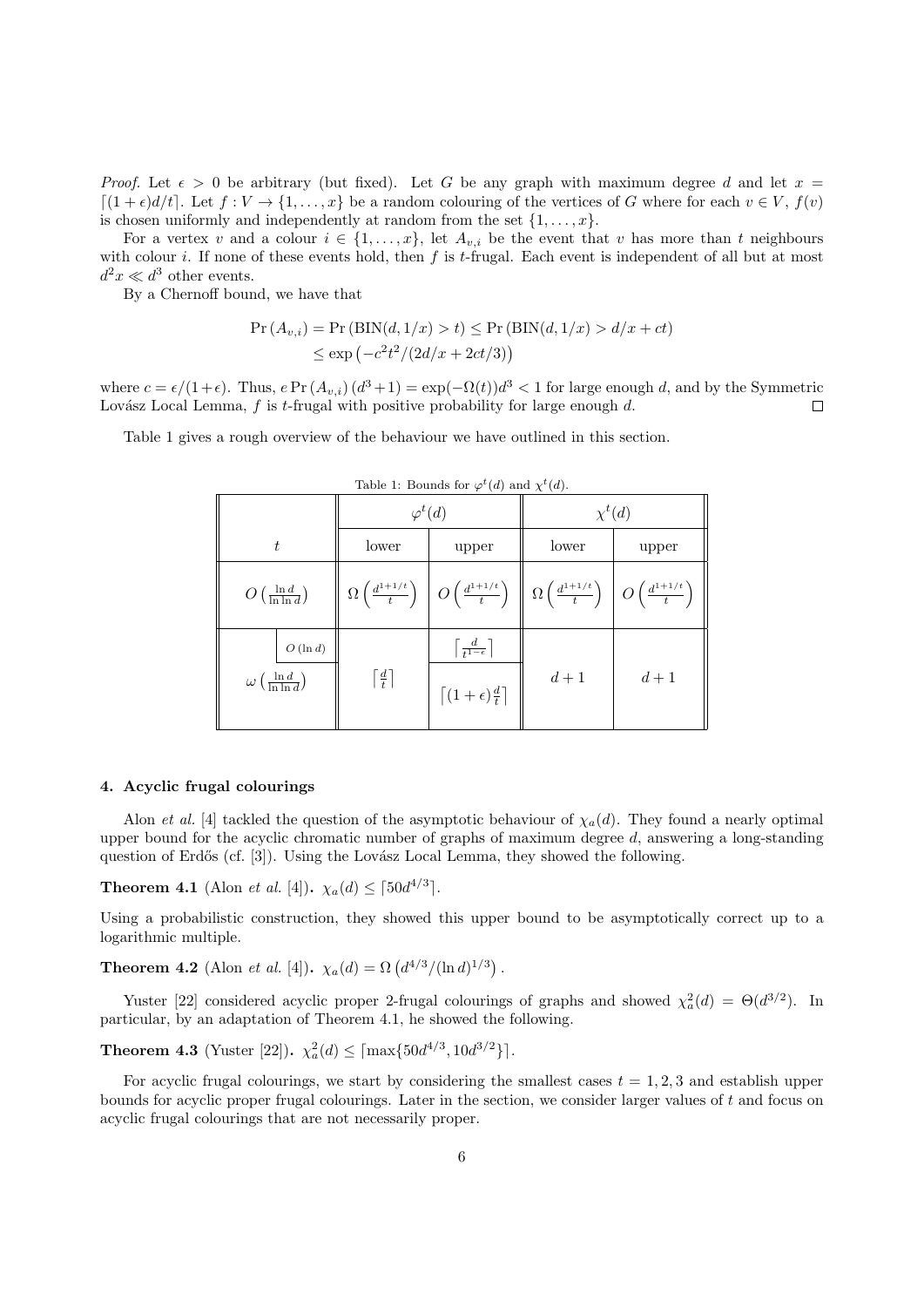For  $t = 1, 2, 3$ , notice that Corollary 3.4 implies the bounds  $\varphi_a^1(d) \ge (1 - \epsilon) d^2$ ,  $\varphi_a^2(d) \ge (1/2 - \epsilon) d^{3/2}$ and  $\varphi_a^3(d) \ge (1/3 - \epsilon) d^{4/3}$ , for fixed  $\epsilon > 0$  and large enough d. By Proposition 1.1(i), it follows that  $\varphi_a^1(d) \sim \chi_a^1(d) \sim d^2.$ 

Theorem 4.3 implies that  $\varphi_a^2(d) = \Theta(d^{3/2})$  and  $\chi_a^2(d) = \Theta(d^{3/2})$ . We give two extensions to Theorem 4.3, one for the case  $t \geq 2$  with a slightly stronger notion of acyclic colouring, and the other for the case  $t \geq 3$ . For the first extension, the slightly stronger notion we use is that of star colouring. It was shown by Fertin et al. [11] that the star chromatic number satisfies  $\text{im}_s(d) = O(d^{3/2})$  and  $\text{im}_s(d) = \Omega(d^{3/2}/(\ln d)^{1/2})$ .

**Theorem 4.4.**  $\chi_s^2(d) \leq \lceil 12d^{3/2} \rceil$ .

In showing this, we provide a slightly simpler proof of the fact that  $\chi^2_a(d) = O(d^{3/2})$ . Our proof is an extension of the proof of Theorem 8.1 in Fertin *et al.* [11]. For  $t = 2$ , this bound is correct up to a constant multiple since  $\chi_s^2(d) \geq \varphi^2(d) \geq (1/2 - \epsilon) d^{3/2}$ . Furthermore, for  $t \geq 3$ , this bound is correct up to a logarithmic multiple since  $\chi_s^t(d) \ge \lim_s(d) = \Omega\left(d^{3/2}/(\ln d)^{1/2}\right)$ . Note that  $\chi_s^1(G) = \chi(G^2) \le (\Delta(G))^2 + 1$ for any graph G, so that  $\chi_s^1(d) \sim d^2$  using Corollary 3.4.

**Theorem 4.5.**  $\chi^3_a(d) \leq \lceil 50d^{4/3} \rceil$ .

Our proof is an extension of the proof of Theorem 1.1 in Alon *et al.* [4]. For  $t = 3$ , this bound is correct up to a constant multiple since  $\chi_a^t(d) \geq (1/3 - \epsilon) d^{4/3}$ . For  $t \geq 4$ , this bound is correct up to a logarithmic multiple since  $\chi_a^t(d) \ge \chi_a(d) = \Omega\left(d^{4/3}/(\ln d)^{1/3}\right)$ . This partially answers a question by Esperet, Montassier and Raspaud [10].

In our proofs of Theorems 4.4 and 4.5, we employ the General Lovász Local Lemma. Since they are fairly similar, we just provide the full details for one of them.

*Proof of Theorem 4.4.* Let  $G = (V, E)$  be any graph with maximum degree d and let  $x = \lceil 12d^{3/2} \rceil$ . Let  $f: V \to \{1, \ldots, x\}$  be a random colouring of the vertices of G where for each  $v \in V$ ,  $f(v)$  is chosen uniformly and independently at random from the set  $\{1, \ldots, x\}$ . We define three types of events, the first two of which are from Fertin et al. [11].

I For adjacent vertices u, v, let  $A_{\{u,v\}}$  be the event that  $f(u) = f(v)$ .

II For a path of length three  $v_1v_2v_3v_4$ , let  $B_{\{v_1,\ldots,v_4\}}$  be the event that  $f(v_1) = f(v_3)$  and  $f(v_2) = f(v_4)$ . III For vertices  $v_1, v_2, v_3$  with  $\{v_1, v_2, v_3\} \subseteq N(v)$  for some v, let  $A_{\{v_1, v_2, v_3\}}$  be the event that  $f(v_1)$  $f(v_2) = f(v_3)$ .

It is clear that if none of these events occur, then  $f$  is a proper 2-frugal star colouring. Furthermore,  $Pr(A) = 1/x$  and  $Pr(B) = Pr(C) = 1/x^2$ , where A, B, C are events of Types I, II, III, respectively. Also, since G has maximum degree d, each vertex participates in at most  $d \cdot \binom{d-1}{2} < d^3/2$  events of Type III. It is routine to check that in Table 2, the  $(i, j)$  entry is an upper bound on the number of nodes corresponding to events of Type j which are adjacent in the dependency graph to a node corresponding to an event of Type i.

Table 2: Upper bounds in the dependency graph for Theorem 4.4.

|              |    | Ш      | ПI       |
|--------------|----|--------|----------|
|              | 2d | $4d^3$ | $d^3$    |
| $\mathbf{H}$ | 4d | $8d^3$ | $2d^3$   |
| Ш            | 3d | $6d^3$ | $3d^3/2$ |

We define the weight  $x_i$  of each event i to be twice its probability and we want to show that each of the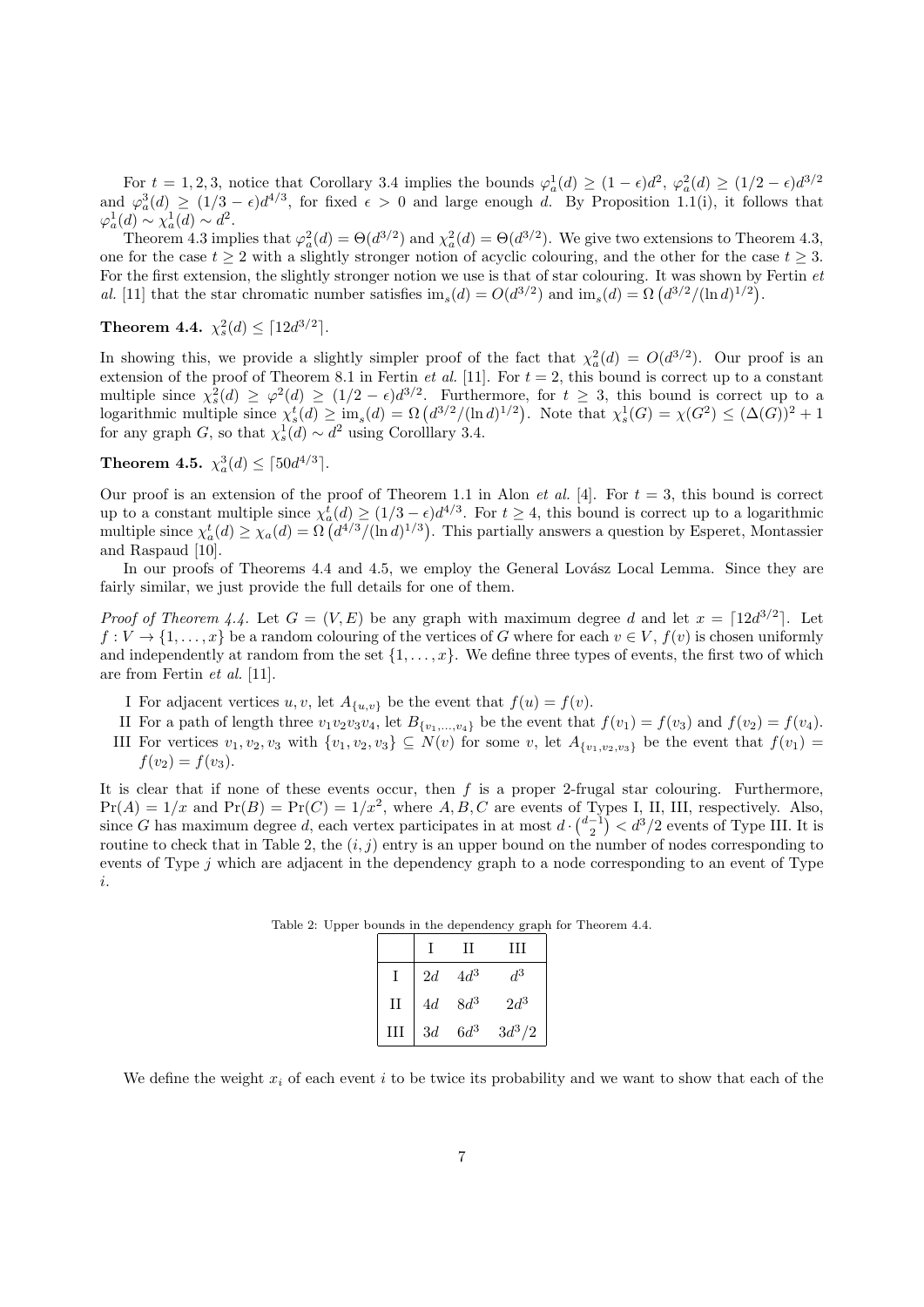following inequalities hold:

$$
\frac{1}{x} \le \frac{2}{x} \left( 1 - \frac{2}{x} \right)^{2d} \left( 1 - \frac{2}{x^2} \right)^{5d^3},\tag{2}
$$

$$
\frac{1}{x^2} \le \frac{2}{x^2} \left( 1 - \frac{2}{x} \right)^{4d} \left( 1 - \frac{2}{x^2} \right)^{10d^3}, \text{ and} \tag{3}
$$

$$
\frac{1}{x^2} \le \frac{2}{x^2} \left( 1 - \frac{2}{x} \right)^{3d} \left( 1 - \frac{2}{x^2} \right)^{15d^3/2}.
$$
\n(4)

Inequalities (2), (3) and (4) correspond to events of Type I, II and III, respectively. Inequality (3) implies the other two and it is valid for sufficiently large  $d$  since

$$
\left(1 - \frac{2}{x}\right)^{4d} \left(1 - \frac{2}{x^2}\right)^{10d^3} \ge \left(1 - \frac{8}{12\sqrt{d}}\right) \left(1 - \frac{20}{12^2}\right) > \frac{1}{2}.
$$

Therefore, by the General Lovász Local Lemma,  $f$  is an acyclic proper 3-frugal colouring with positive probability. П

Proof outline for Theorem 4.5. Our proof is an extension of the proof of Theorem 4.1 in which we add a fifth event to ensure that the random colouring  $f$  is 3-frugal:

V For vertices  $v, v_1, v_2, v_3, v_4$  with  $\{v_1, v_2, v_3, v_4\} \subseteq N(v)$ , let  $E_{\{v_1,...,v_4\}}$  be the event that  $f(v_1) = f(v_2) =$  $f(v_3) = f(v_4)$ .

For acyclic proper t-frugal colourings and proper t-frugal star colourings, Theorems 4.5 and 4.4, respectively, basically give the correct behaviour for graphs of (large) bounded maximum degree, so now we would like to consider what happens when we no longer prescribe that the colourings be proper.

For lower bounds, we defer to lower bounds on a weaker parameter. For  $t \geq 0$ , a colouring of G is t-improper if every vertex v has at most t neighbours with the same colour as v. Clearly, every t-frugal colouring is t-improper. The *acyclic t-improper chromatic number*  $im_a^t(G)$  (respectively, the t-improper star *chromatic number*  $im_s^t(G)$  of a graph G is the least number of colours needed in an acyclic t-improper colouring (respectively, a *t*-improper star colouring). We define  $im_a^t(d)$  and  $im_s^t(d)$  similarly as before.

We now mention some lower bounds on  $\text{im}_a^t(d)$  and  $\text{im}_s^t(d)$  which are clearly also lower bounds on  $\varphi_a^t(d)$ and  $\varphi_s^t(d)$ , respectively. First, by a probabilistic construction applying bounds on the t-dependence number of random graphs, Addario-Berry et al. [1] showed the following non-trivial extensions of the lower bounds for  $\chi_a(d)$  and  $\text{im}_s(d)$  of Alon *et al.* [4] and Fertin *et al.* [11], respectively.

**Theorem 4.6** (Addario-Berry *et al.* [1]). For any  $t = t(d) \le d - 10\sqrt{d \ln d}$  and sufficiently large d,

$$
\mathrm{im}_a^t(d) \ge \frac{(d-t)^{4/3}}{2^{14}(\ln d)^{1/3}}.
$$

For any  $t = t(d) \leq d - 16\sqrt{d \ln d}$  and sufficiently large d,

$$
\mathrm{im}_s^t(d) \ge \frac{(d-t)^{3/2}}{2^{12}(\ln d)^{1/2}}.
$$

An important implication of this is that, even if  $t = (1-\epsilon)d$  for some fixed  $\epsilon > 0$ , the bounds of Theorems 4.5 and 4.4 correctly describe the behaviours of  $\varphi_a^t(d)$  and  $\varphi_s^t(d)$ , respectively, up to a logarithmic multiple.

A deterministic construction by Addario-Berry, Kang and Müller [2] based on a "doubled" grid shows that  $\text{im}_a^t(d)$  (and hence both  $\varphi_a^t(d)$  and  $\varphi_s^t(d)$ ) grow significantly even if t is as close to d as possible (without being equal to d, in which case all of the parameters  $\text{im}_a^t(d)$ ,  $\text{im}_s^t(d)$ ,  $\varphi_a^t(d)$  and  $\varphi_s^t(d)$  are trivially 1).

 $\Box$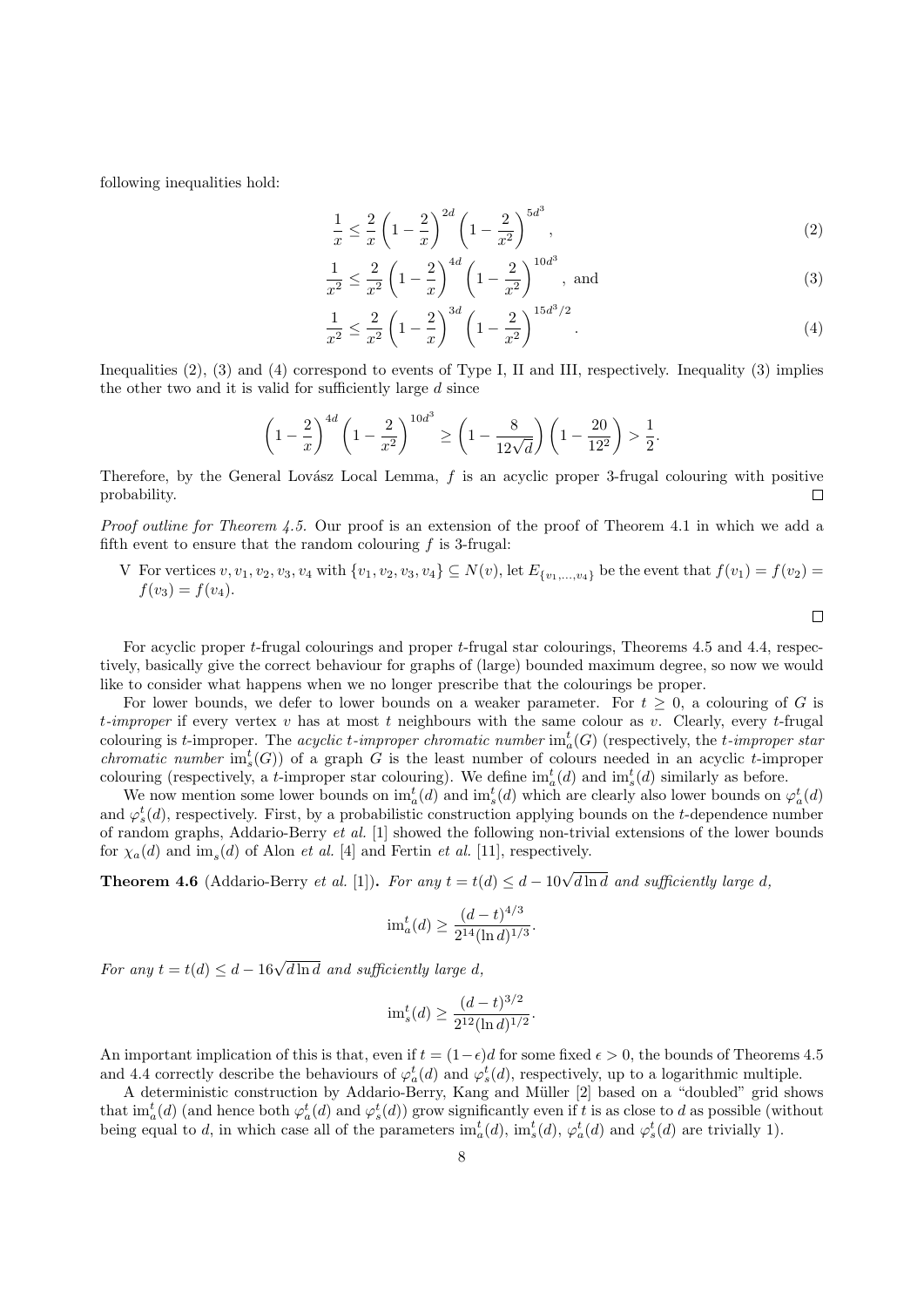**Theorem 4.7** (Addario-Berry, Kang and Müller [2]).  $\text{im}_a^{d-1}(d) = \Omega(d)$ .

Observe that the lower bound for  $\varphi_a^t(d)$  (respectively,  $\varphi_s^t(d)$ ) of Theorem 4.6 is stronger than that of Theorem 4.7 when  $d - t = \omega(d^{3/4}(\ln d)^{1/4})$  (respectively,  $d - t = \omega(d^{2/3}(\ln d)^{1/3})$ ).

We can obtain an asymptotic improvement compared to Theorems 4.4 and 4.5 only when  $t = t(d)$  is very close to d. We adapt an argument of Addario-Berry et al. [1]. The following theorem, for example, implies that  $\varphi_a^t(d)$  is asymptotically smaller than  $\chi_a^t(d)$  when  $d - t(d) = o\left(\frac{d^{1/3}}{(\ln d)^{1/3}}\right)$ .

**Theorem 4.8.** For any  $t = t(d) > 1$  and sufficiently large d,

$$
\varphi_s^t(d) \le d \cdot \max\{3(d-t), 31 \ln d\} + 2.
$$

The proof of this result relies on the following lemma which is essentially from Addario-Berry *et al.* [1]. A total k-dominating set  $D$  in a graph is a set of vertices such that each vertex has at least k neighbours in D. Given a d-regular graph  $G = (V, E)$  and  $1 \leq k \leq d$ , let  $\psi(G, k)$  be the least integer  $k \leq k' \leq d$  such that there exists a total k-dominating set D for which  $|N(v) \cap \mathcal{D}| \leq k'$  for all  $v \in V$ . The quantity  $\psi(G, k)$ is well-defined due to the fact that V is a total k-dominating set in G for all  $k \leq d$ . Let  $\psi(d, k)$  be the maximum over all d-regular graphs G of  $\psi(G, k)$ .

**Lemma 4.9.** For any  $1 \leq k \leq d$  and sufficiently large d,

$$
\psi(d,k) \le \max\{3k, 31\ln d\}.
$$

Because this is only a slight modification to an analogous lemma in Addario-Berry et al. [1], we omit its proof here and mention that it is an application of the Symmetric Lovász Local Lemma.

*Proof of Theorem 4.8.* We first remark that if G is a subgraph of G', then  $\varphi_s^t(G) \leq \varphi_s^t(G')$ . As any graph of maximum degree  $d$  is contained in a  $d$ -regular graph, it therefore suffices to show the theorem holds for d-regular graphs. We hereafter assume  $G = (V, E)$  is d-regular and d is large enough to apply Lemma 4.9. Let  $k = d - t$ . We will show that  $\varphi_s^t(G) \leq d\psi(d, k) + 2$ , which proves the theorem.

By the definition of  $\psi(d, k)$ , if d is sufficiently large, there is a set D such that  $k \leq |N(v) \cap \mathcal{D}| \leq \psi(d, k)$ for any  $v \in V$ . Fix such a set  $D$  and form the auxiliary graph H as follows: let H have vertex set  $D$  and let uv be an edge of H precisely if u and v have graph distance at most two in G. As  $|N(v) \cap \mathcal{D}| \leq \psi(d, k)$  for any  $v \in V$ , H has maximum degree at most  $d\psi(d, k)$ .

To colour  $G$ , we first properly colour  $H$  by using the greedy algorithm to choose colours from the set  $\{1,\ldots,d\psi(d,k)+1\}$  and then assign each vertex v of D the colour it received in H. We next assign colour  $d\psi(d, k) + 2$  to all vertices of  $V \setminus \mathcal{D}$ . Since  $k \leq |N(v) \cap \mathcal{D}|$  for any  $v \in V$ , colour  $d\psi(d, k) + 2$  appears at most  $d - k = t$  times in any neighbourhood. Since the vertices of H at distance two have distinct colours, each colour other than  $d\psi(d, k) + 2$  appears at most once in any neighbourhood. So the resulting colouring is t-frugal.

Furthermore, given any path  $P = v_1v_2v_3v_4$  of length three in G, either two consecutive vertices  $v_i, v_{i+1}$ of P are not in  $\mathcal D$  (in which case  $v_i$  and  $v_{i+1}$  have the same colour and P is not alternating), or two vertices  $v_i, v_{i+2}$  are in  $\mathcal D$  (in which case  $v_i$  and  $v_{i+2}$  have different colours and P is not alternating). Thus, the above colouring is a t-frugal star colouring of G using at most  $d\psi(d, k) + 2$  colours.  $\Box$ 

What we have demonstrated in this section is, first, that the asymptotic behaviour of the acyclic proper t-frugal chromatic number and the proper t-frugal star chromatic number can be determined up to at most a logarithmic multiple. Second, we showed that the asymptotic behaviour of the acyclic  $t$ -frugal chromatic number (respectively, t-frugal star chromatic number) of graphs of bounded maximum degree seems closely tied to that of their acyclic t-improper chromatic number (respectively, t-improper star chromatic number) as long as  $t \geq 3$  (respectively,  $t \geq 2$ ). Tables 3 and 4 give a summary of the bounds we have obtained.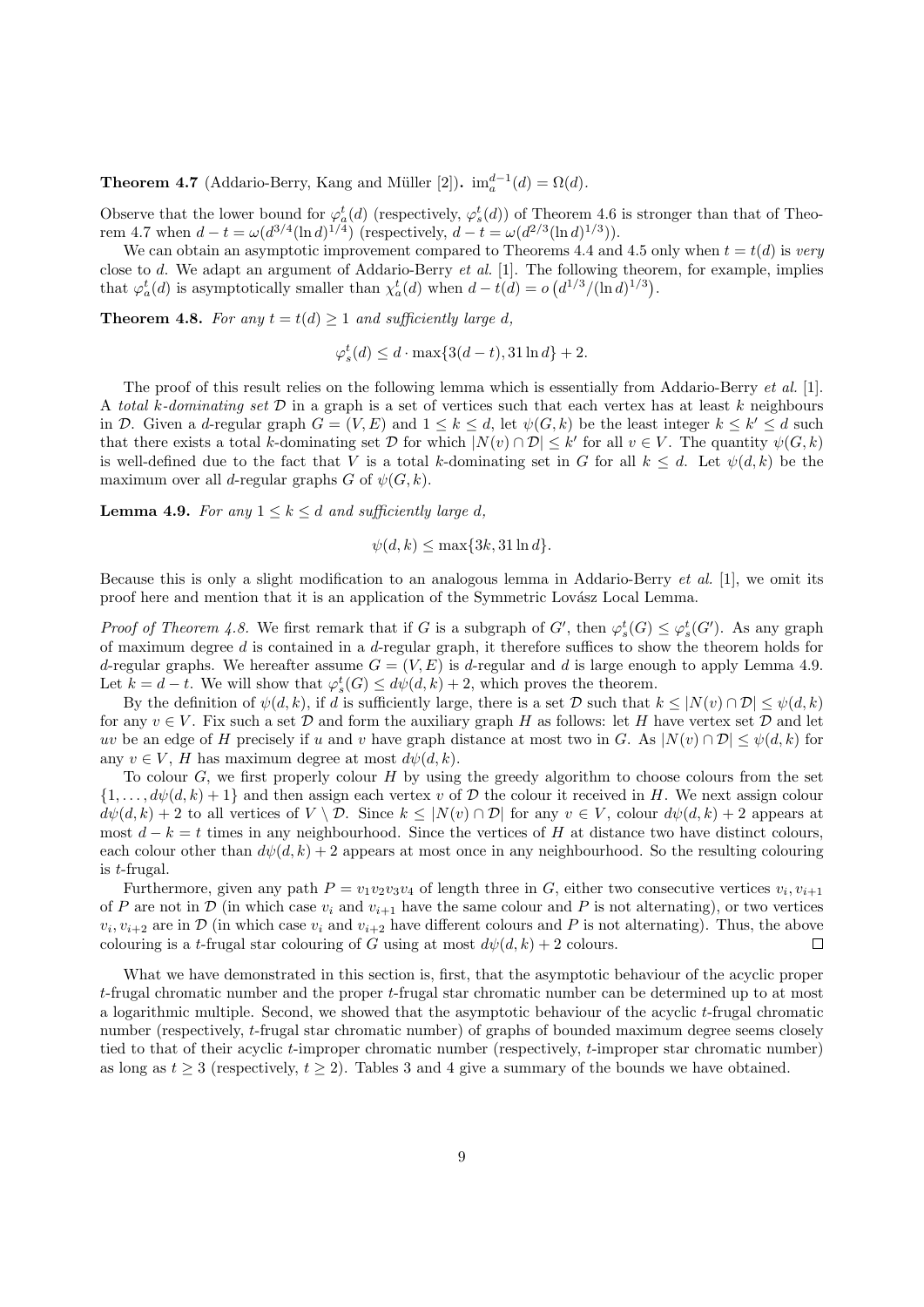|                | $\chi_a^t(d)$                                      |              | $\chi_s^t(d)$                                      |              |  |
|----------------|----------------------------------------------------|--------------|----------------------------------------------------|--------------|--|
| t              | lower                                              | upper        | lower                                              | upper        |  |
|                | $\Omega(d^2)$                                      | $O(d^2)$     | $\Omega\left(d^2\right)$                           | $O(d^2)$     |  |
| $\overline{2}$ | $\Omega\left(d^{3/2}\right)$                       | $O(d^{3/2})$ | $\Omega\left(d^{3/2}\right)$                       |              |  |
| 3              | $\Omega\left(d^{4/3}\right)$                       |              |                                                    | $O(d^{3/2})$ |  |
| $\geq 4$       | $\Omega\left(\frac{d^{4/3}}{(\ln d)^{1/3}}\right)$ | $O(d^{4/3})$ | $\Omega\left(\frac{d^{3/2}}{(\ln d)^{1/2}}\right)$ |              |  |

Table 3: Asymptotic bounds for  $\chi_a^t(d)$  and  $\chi_s^t(d)$ .

| rasic 1. They imposine sounds for $\varphi_a(w)$ and $\varphi_s(w)$ . |                                                        |              |                                                        |              |  |
|-----------------------------------------------------------------------|--------------------------------------------------------|--------------|--------------------------------------------------------|--------------|--|
|                                                                       | $\varphi_a^t(d)$                                       |              | $\varphi_s^t(d)$                                       |              |  |
| $d-t$                                                                 | lower<br>upper                                         |              | lower                                                  | upper        |  |
| $d-1$                                                                 | $\Omega\left(d^2\right)$                               | $O(d^2)$     | $\Omega\left(d^2\right)$                               | $O(d^2)$     |  |
| $d-2$                                                                 | $\Omega\left(d^{3/2}\right)$                           | $O(d^{3/2})$ | $\Omega\left(d^{3/2}\right)$                           |              |  |
| $d-3$                                                                 | $\Omega\left(d^{4/3}\right)$                           |              |                                                        |              |  |
| $\omega(d^{3/4}(\ln d)^{1/4})$                                        | $\Omega\left(\frac{(d-t)^{4/3}}{(\ln d)^{1/3}}\right)$ |              | $\Omega\left(\frac{(d-t)^{3/2}}{(\ln d)^{1/2}}\right)$ | $O(d^{3/2})$ |  |
| $\omega(d^{2/3}(\ln d)^{1/3})$                                        |                                                        | $O(d^{4/3})$ |                                                        |              |  |
|                                                                       |                                                        |              |                                                        |              |  |
| $O(d^{1/2})$                                                          | $\Omega(d)$                                            |              |                                                        | $O((d-t)d)$  |  |
| $O(d^{1/3})$                                                          |                                                        | $O((d-t)d)$  | $\Omega(d)$                                            |              |  |
| $O(\ln d)$                                                            |                                                        | $O(d \ln d)$ |                                                        | $O(d \ln d)$ |  |
| $\theta$                                                              | 1                                                      | 1            | $\mathbf 1$                                            | 1            |  |

Table 4: Asymptotic bounds for  $\varphi_a^t(d)$  and  $\varphi_s^t(d)$ .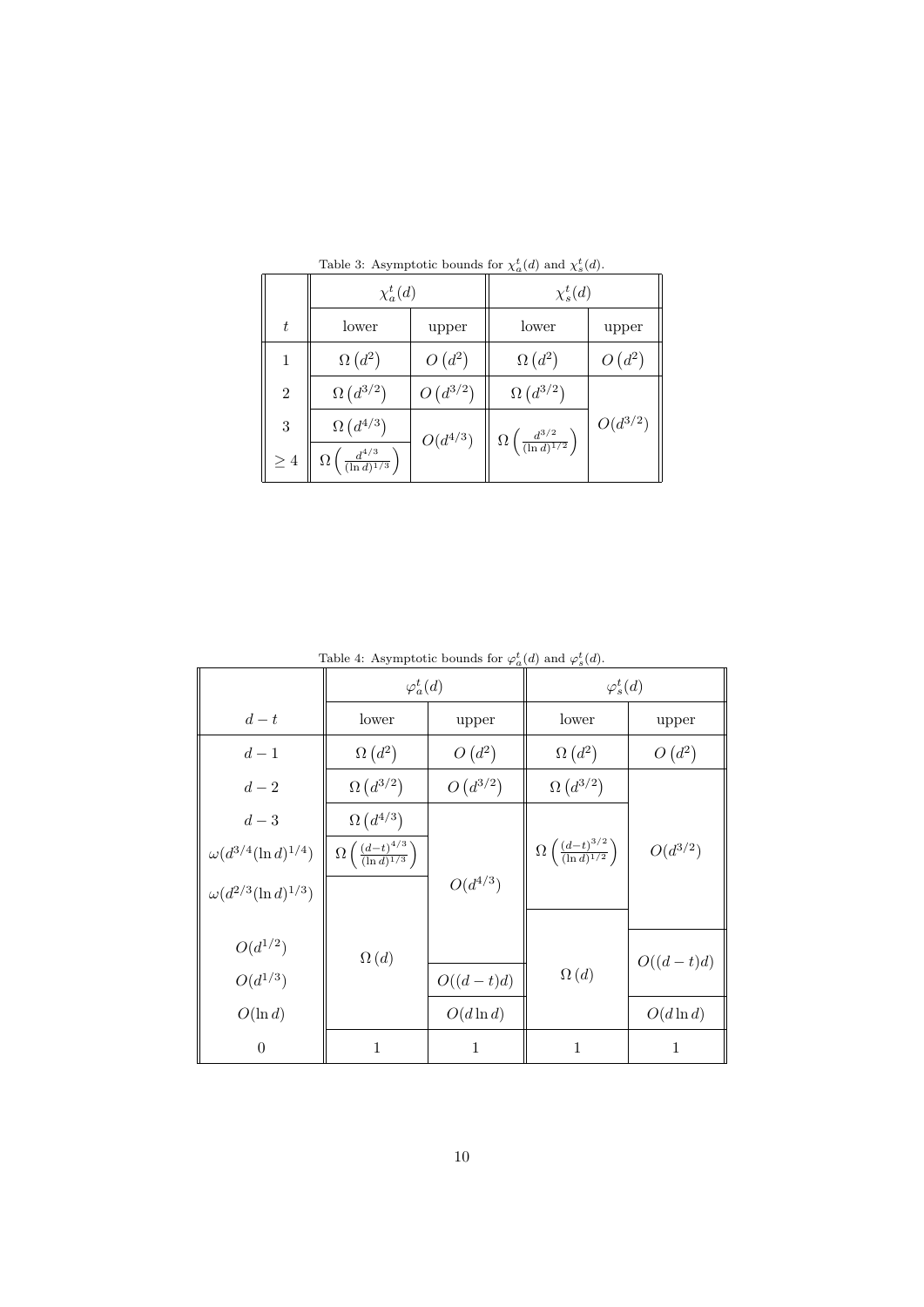#### 5. Concluding remarks and open problems

We believe the following conjecture to be natural in light of the results we obtained in Section 3.

Conjecture 5.1.  $\varphi^t(d) \sim \left[d^{1+1/t}/t\right]$  for any  $t = t(d) \geq 1$ .

This conjecture essentially holds for  $t = \omega(\ln d)$ , but, when  $t = O(\ln d)$ , the upper and lower bounds that we outlined are separated by at least a constant multiple.

In Section 4, by dropping the condition that the colourings be proper, we demonstrated what seems to be a close qualitative link between acyclic t-frugal and acyclic t-improper colourings for  $t$  large enough. We believe that there is a threshold for t above which the acyclic t-frugal chromatic number is asymptotically equal to the acyclic t-improper chromatic number. Indeed, we conjecture the following.

Conjecture 5.2.  $\varphi_a^t(d) = \Theta(\text{im}_a^t(d))$  for any  $t = t(d) \ge 1$  unless  $t \in \{1,2\}$ . Analogously,  $\varphi_s^t(d) = \Theta(\text{im}_s^t(d))$ for any  $t = t(d) \geq 1$  unless  $t = 1$ .

We point out here that, in the setting of planar graphs, such an asymptotic "convergence" does not occur. The acyclic t-improper chromatic number of planar graphs is bounded by a constant (namely, 5); whereas, the t-frugal chromatic number of a planar graph G is at least  $\Delta(G)/t$  and thus can be arbitrarily large. It remains interesting to determine, for fixed t,

$$
\varphi^t_\text{planar}(d) := \max\{\varphi^t(G) \mid G \text{ is planar and } \Delta(G) \leq d\}
$$

and, in particular, what is the smallest constant  $K \geq 1$  such that  $\varphi_{\text{planar}}^t(d) \leq K d/t + o(d)$ . That such a constant  $K$  exists is implied by work of Amini, Esperet and van den Heuvel [6].

Another interesting line of inquiry is to determine the threshold for t above which  $\varphi^t(d)$  is asymptotically smaller than  $\chi^t(d)$ , or  $\varphi_a^t(d)$  (respectively,  $\varphi_s^t(d)$ ) is asymptotically smaller than  $\chi_a^t(d)$  (respectively,  $\chi_s^t(d)$ ). Theorem 3.6 implies that the answer in the former case is in the range  $t = \Theta(\ln d / \ln \ln d)$ . Theorems 4.6 and 4.8 suggest that t, for the latter question, is in the range such that  $d - t = \Omega(d^{1/3}/(\ln d)^{1/3})$  and  $d - t = o(d)$  (respectively,  $d - t = \Omega(d^{1/2}/(\ln d)^{1/2})$  and  $d - t = o(d)$ ).

#### Acknowledgements

We thank Colin McDiarmid and Jean-Sébastien Sereni for helpful discussions. We also appreciate the constructive comments of the anonymous referees.

This work was initiated during a visit of RJK to EURANDOM. We gratefully acknowledge its support.

Part of this work was completed while RJK was a doctoral student at the University of Oxford; part while he was a postdoctoral fellow at McGill University. He was supported by NSERC (Canada) and the Commonwealth Scholarship Commission (UK).

Part of this work was completed while TM was at EURANDOM, and part while at Tel Aviv University. His research was partially supported through an ERC advanced grant.

#### References

- [1] L. Addario-Berry, L. Esperet, R.J. Kang, C.J.H. McDiarmid, A. Pinlou, Acyclic t-improper colourings of graphs with bounded maximum degree, Discrete Mathematics 310 (2010) 223–229.
- [2] L. Addario-Berry, R.J. Kang, T. Müller, Acyclic dominating partitions, 2010. To appear in Journal of Graph Theory; doi:10.1002/jgt.20457.
- [3] M.O. Albertson, D.M. Berman, The acyclic chromatic number, Congr. Numer., in: Proceedings of the Seventh Southeastern Conference on Combinatorics, Graph Theory, and Computing (Louisiana State Univ., Baton Rouge, La., 1976), volume 17, Utilitas Math., Winnipeg, Man., 1976, pp. 51–69.
- [4] N. Alon, C.J.H. McDiarmid, B. Reed, Acyclic coloring of graphs, Random Structures and Algorithms 2 (1991) 277–288.
- [5] N. Alon, B. Mohar, The chromatic number of graph powers, Combin. Probab. Comput. 11 (2002) 1–10.
- [6] O. Amini, L. Esperet, J. van den Heuvel, Frugal Colouring of Graphs, Technical Report RR-1428-07, LaBRI, Université Bordeaux 1, 2007.